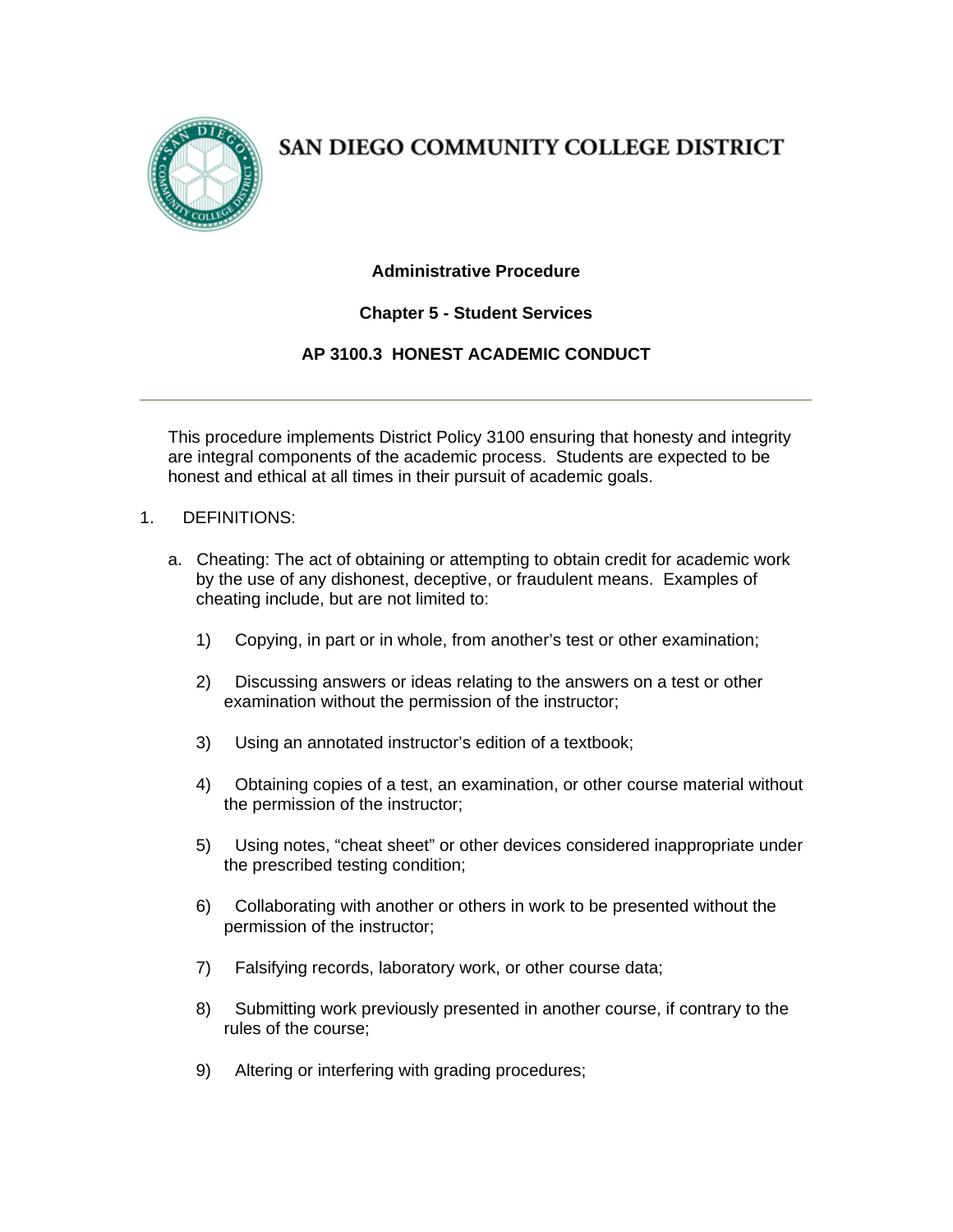- 10) Plagiarizing, as defined herein;
- 11) Knowingly and intentionally assisting another student in any of the above.
- b. Plagiarism: The act of incorporating ideas, words, or specific substance of another, whether purchased, borrowed, or otherwise obtained, and submitting the same as one's own work to fulfill academic requirements without giving credit to the appropriate source. Examples of plagiarism include but are not limited to the following:
	- 1) Submitting work, either in part or in whole, completed by another;
	- 2) Omitting footnotes for ideas, statements, facts or conclusions which belong to another;
	- 3) Omitting quotation marks when quoting directly from another, whether it be a paragraph, sentence, or part thereof;
	- 4) Close and lengthy paraphrasing of the writing or work of another, with or without acknowledgment;
	- 5) Submitting artistic works, such as musical compositions, photographs, paintings, drawings, and sculpting, of another;
	- 6) And submitting papers purchased from research companies (or downloaded from electronic source) as one's own work.

#### 2. ACADEMIC AND ADMINISTRATIVE SANCTIONS

Cheating and plagiarism may warrant two separate and distinct courses of disciplinary action which may be applied concurrently in response to a violation of this policy.

- **Academic Sanctions**, such as grade modifications, are concerned with the student's grades and are the sole responsibility of the faculty member involved.
- **Administrative Sanctions**, includes any disciplinary action up to and including expulsion, and are the responsibility of the College president or designated representative.

#### a. ACADEMIC SANCTIONS

1) When a student is accused of cheating or plagiarism, it is recommended that the faculty member arrange an informal office conference with the student and the department chair, or designee, to advise the student of the allegation as well as the evidence which supports it.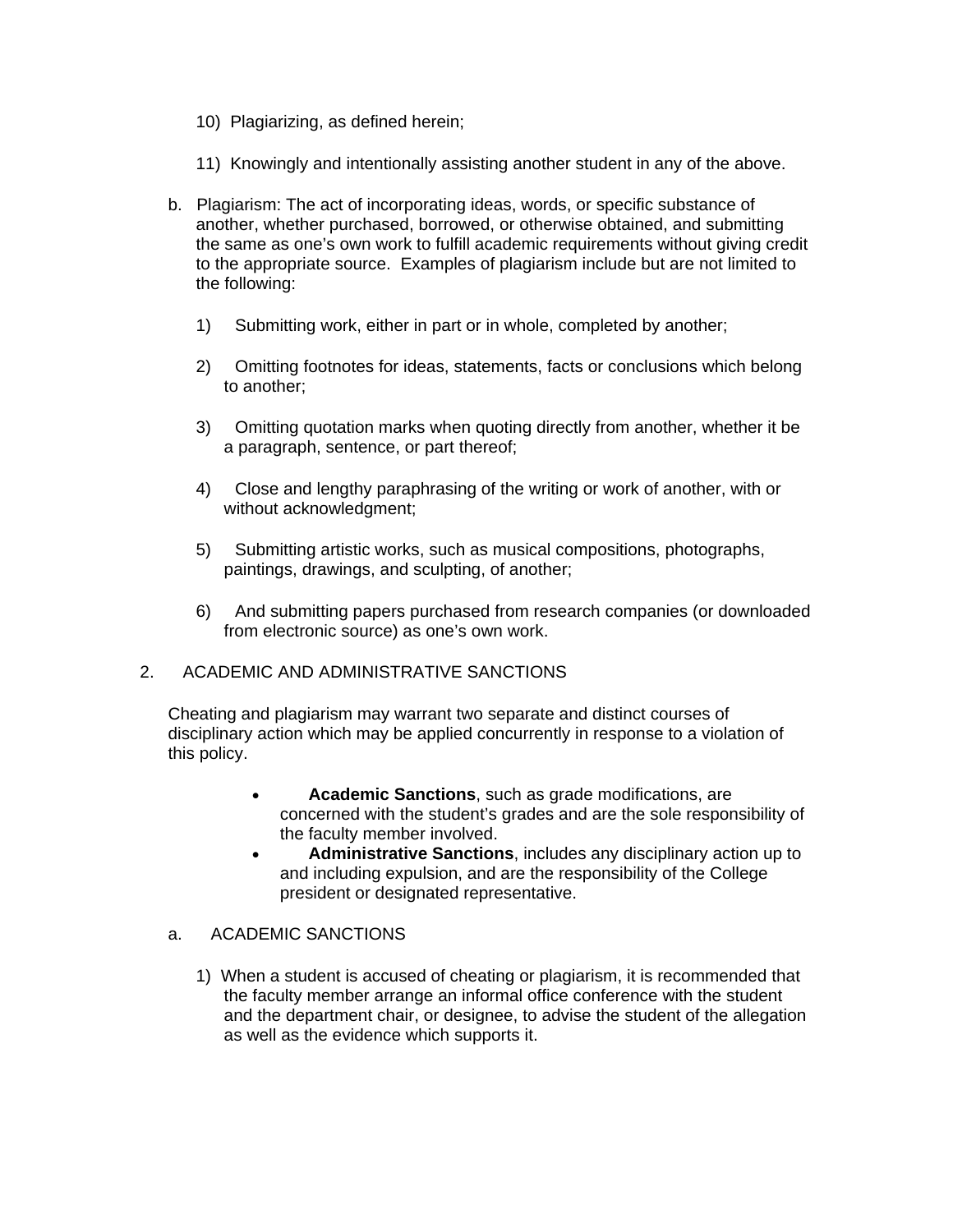- 2) The purpose of the informal conference is to bring together the persons involved so that the situation might be discussed informally and an appropriate solution might be decided upon.
- 3) If more than one student is involved in the incident, the faculty member may call the students together to confer as a group at the discretion of the faculty member. All notes and discussion between the student and faculty member are confidential, in accordance with the Family Rights and Privacy Act, and may be used as evidence in subsequent campus disciplinary proceedings or any subsequent legal action.
- 4) **Guidelines:** It is the faculty member's responsibility to determine the type of academic sanction, if any. In reaching the decision, the faculty member may use the following guidelines:
	- a) The faculty member should advise the student of the alleged violation and should have reasonable evidence to sustain that allegation. Reasonable evidence, such as documentary evidence or personal observation or both, is necessary if the allegation is to be upheld.
	- b) The usual sanction is "grade modification." This sanction is to be used only if the faculty member is convinced and has documented that cheating or plagiarism did, in fact, occur.
	- c) The "grade modification" is left to the discretion of the instructor and may include a zero or F on the paper, project or examination.
	- d) In addition to grade modification, certain instructional departments/programs may have policies which state that cheating can show unsuitability for continuation in the program and/or profession.
	- e) In all cases, faculty should make the student aware of the penalties for cheating or plagiarism and of their appeal rights. It is recommended that a statement be included in the course syllabus. (See District Procedures 3100.1 and 2).
	- f) If an academic sanction is imposed, the incident must be reported in writing within ten instructional days to the School Dean who shall send a copy of the report to the Disciplinary Officer. Notice to the Disciplinary Officer will ensure that there is documentation of the incident with the college in the event of a challenge or legal action.

### b. ADMINISTRATIVE SANCTIONS

1) The School Dean will consult with the Disciplinary Officer as to whether the matter warrants administrative sanction in accordance with 3100.2. All actions related to discipline under Policy 3100.2 are the responsibility of the Disciplinary Officer.